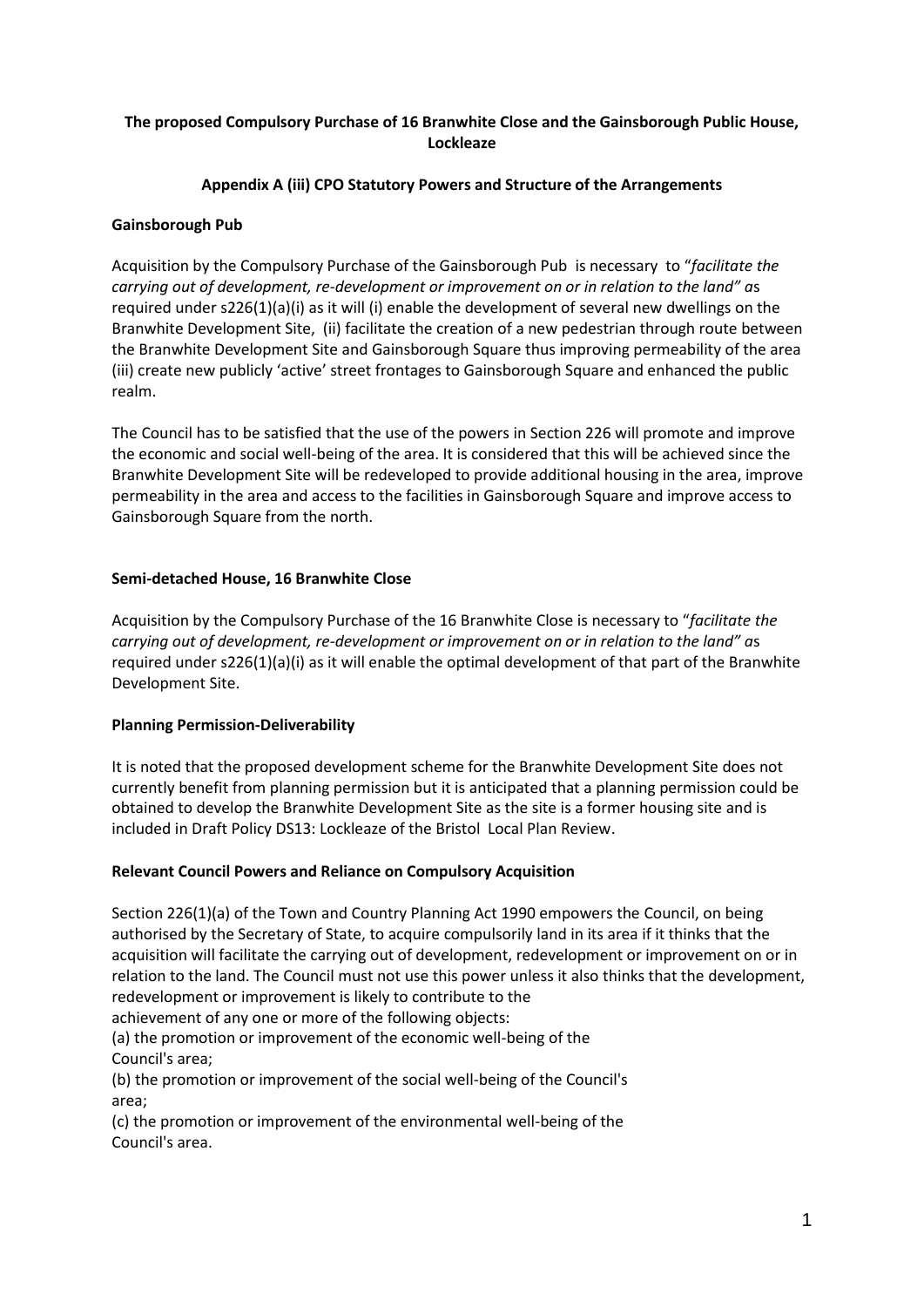Where the Council is acquiring land compulsorily under section 226(1), section 226(3)(a) empowers the Council, on being authorised by the Secretary of State, to acquire compulsorily any land adjoining that land which is required for the purpose of executing works for facilitating the development or use of that land.

Section 227 of the Town and Country Planning Act 1990 provides an equivalent power for the Council to acquire land (including rights over land) by agreement (as opposed to compulsorily) for the planning purposes described above.

It is proposed that, if possible, land should be acquired by agreement to facilitate the Scheme. If an Order is made, efforts to acquire by agreement will continue in tandem with pursuing compulsory powers. The

CPO Circular makes clear that compulsory purchase is intended as a last resort in the event that efforts to acquire by agreement fail. However, the CPO Circular also acknowledges that local authorities will need to consider when the land to be acquired will be needed and should plan a compulsory purchase timetable at the same time as conducting negotiations. The CPO Circular recognises that, given the amount of time needed to complete the statutory procedures, it may often be sensible to initiate compulsory purchase in parallel with such negotiation (paragraph 24 of the CPO Circular).

## **Outline of the Compulsory Purchase Process**

The procedures for compulsory purchase under planning powers are mainly governed by the Acquisition of Land Act 1981, the Compulsory Purchase (Vesting Declarations) Act 1981 and the Compulsory Purchase Act 1965. Compensation for affected parties is governed by a number of statutes including, in particular, the Land Compensation Acts 1961 and 1973, the Compulsory Purchase Act 1965 and a considerable body of case law.

In outline, if Members resolve to make an Order the main steps which will be taken include:

- 1. Making the Order
- 2. Notification of persons affected and publicity for the making of the Order and the Council's intention to submit it to the Secretary of State for confirmation
- 3. Submission of the Order to the Secretary of State
- 4. Objections
- 5. Public local inquiry
- 6. Inspector's report to the Secretary of State
- 7. Secretary of State's decision on confirmation
- 8. Notification and publicity for the Secretary of State's decision Six week challenge period
- 9 Acquiring /taking possession of the Order Land (if Order confirmed)
- 10. Compensation (if Order confirmed).

Throughout all these steps, reasonable efforts to acquire land and rights by agreement would continue.

The Order will include a schedule listing all owners, lessees, tenants and occupiers and others who are likely to have a claim for compensation if compulsory purchase takes place. These affected parties are known as "qualifying persons" and they must all receive the statutory notice at step 2 above. In addition they will be provided with a (non-statutory) "Statement of Reasons" for making the Order. The statutory notices will invite them to make

representations/objections to the Secretary of State within a specified period of at least 21 days (step 4).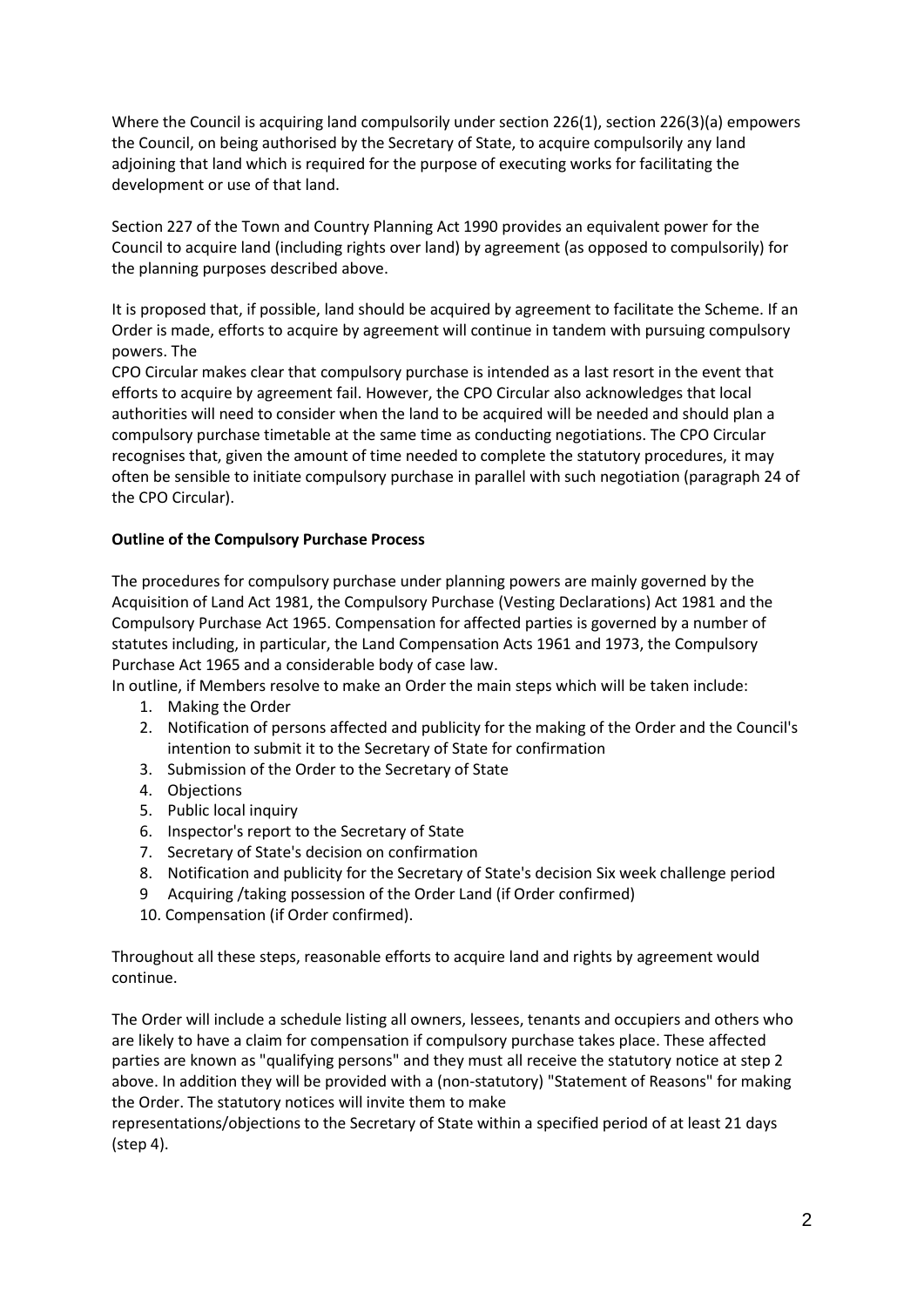If valid objections to the Order are made to the Secretary of State by qualifying persons and they are not withdrawn he is likely to arrange for a public local inquiry to be held and the Council and all objectors will be notified (objections which relate exclusively to compensation may be disregarded for this purpose). The date of the Secretary of State's notification is known as the "relevant date". The public local inquiry would normally take

place within 8 weeks of the conclusion of the pre-inquiry meeting. The Council will be required to provide the Planning Inspectorate and National Planning Casework Unit and all objectors with an outline Statement of Case

within 8 weeks after the relevant date, followed by a Statement of Case within 4 weeks after the conclusion of the pre-inquiry meeting.

The Secretary of State may require other parties to prepare outline and full Statements of Case.

After the inquiry the inspector will report to the Secretary of State who will decide whether the Order should be confirmed, modified or rejected (step 7). If the Order is confirmed the Council must publish notice of confirmation and give individual notices to all qualifying persons with a copy of the Order as confirmed (step 8). The date on which notice of confirmation is first published is important as a number of key time limits run from this date, in particular, the 6 week statutory challenge period (step 9) and the three year period within which the powers to acquire land under the Order must be "exercised", either by serving notice to treat or by executing a general vesting declaration (step 10).

So far as possible, all claims for compensation will be settled by agreement. Rights to compensation include not only the value of land taken (and the diminution in value of land adversely affected but not acquired), but claims in

respect of disturbance to business, and basic loss and occupier loss (in respect of non-residential properties). Disputes over compensation are determined by the Upper Tribunal (Lands Chamber).

The CPO Circular (at paragraph 28) notes that compulsory purchase proposals inevitably lead to a period of uncertainty and anxiety for owners and occupiers of the affected land. It is essential that, if the Council resolves to

make an Order, the Council keeps any delay to a minimum and completes the statutory processes as quickly as possible.

The CPO Circular recommends (at paragraph 27) providing affected parties with full information about what the compulsory purchase process involves and their rights and duties, as well as an indicative timetable of events, all in

an accessible format. If the Council resolves to make an Order arrangements will be put in place to ensure that affected parties are kept informed of the progress of the proposals.

#### **Relevant Considerations and Justification for making Compulsory Purchase**

Relevant considerations for the decision maker in reaching a decision are set out throughout this report, but this section focuses on factors which arise from case law and Government policy on compulsory purchase as set out in the CPO Circular, to which the Secretary of State will have regard if the Order is made by the Council and submitted to him for confirmation.

The overarching consideration for the Council in deciding whether to make an Order and for the Secretary of State in deciding whether to confirm an Order is set out in paragraph 17 of the CPO Circular. This states: "*A compulsory purchase order should only be made where there is a compelling case in the public interest. An acquiring authority should be sure that the purposes for which it is*